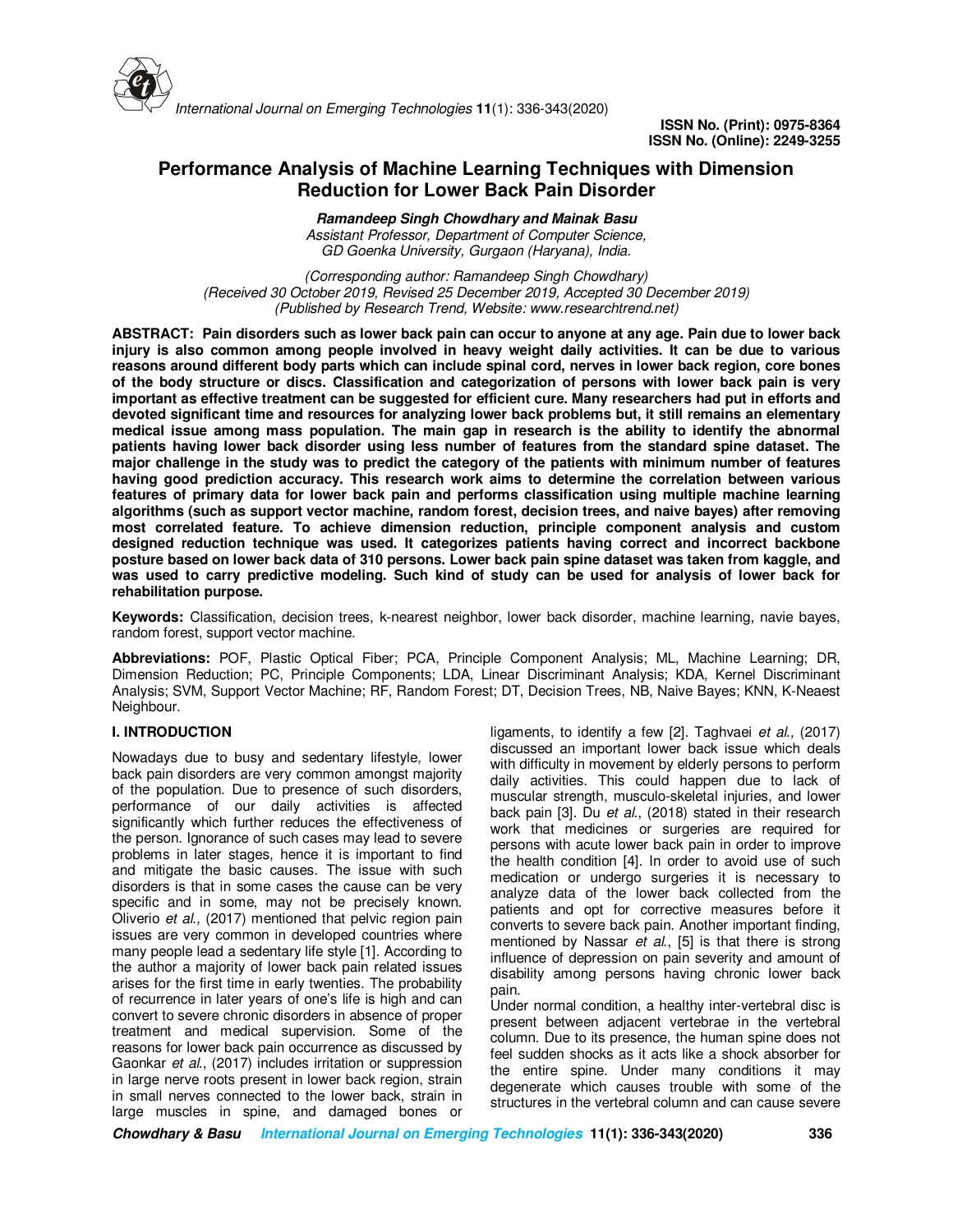pain. This is considered as one of the reasons of having pain in areas of the body which are linked to the spine. Such situations can also give rise to problems of back muscle spasms causing severe pain in upper, middle or lower back. Being a common pain related issue in a majority of population its symptoms and pain severity may vary greatly. This is probably due to the different routes of degeneration of the inter-vertebral dics as schematically shown in Fig. 1.



**Fig. 1.** Different types of disc problems [6].

Brief description of different types of inter-vertebral disc degenerations between adjacent vertebrae in the vertebral column of the human spine are given below, in support of Fig. 1.

– Normal Disc: The proper disc structure which helps in absorbing shocks between adjacent vertebrae in the vertebral column.

– De-generative Disc: The effectiveness of the disc as a shock absorbers is reduced, either due to thinning or erosion of the disc, resulting in occurrence of pain in surrounding areas.

– Bulging Disc: There is an increase in the space between adjacent vertebrae due to an increase in volume which results in continuous pain in the surrounding areas of the affected region.

– Herniated Disc: A portion of the disc pushes through the crack in the annulus. Also referred to as a slipped disc or ruptured disc, it leads to irritation in any nearby nerve, which further results in pain.

– Thinning Disc: Loss of water in the body causes the discs to thin, resulting in a reduction of the distance between adjacent vertebrae.

– Disc Degeneration with Osteophyte Formation: Osteophytes formation occurs in case of degenerative disc disease, osteoarthritis, spinal stenosis, etc. The normal bone growth tends to get influenced by swollen or damaged tissues. Hence, osteophyte formation develops with formation of new bone cells and get deposited in the unwanted region.

Hence it is very important that the different parameters related to lower back pain be measured and studied to understand the correlation between the different attributes. Some of the important features which can be analyzed using machine learning techniques for lower back pain disorders are direct tilt, pelvic radius, degree spondylolisthesis, cervical tilt, sacral slope, pelvic slope, scoliosis slope, pelvic incidence, sacrum angle, lumbar lordosis angle, pelvic tilt, and thoracic slope.

With the different advances in electronics technology, in recent years, various different types of sensors have

been used to analyze body movements and perform data acquisition using different sensors. Data using such efforts have been further used to perform classification of patients having lower back problems. Urukalo *et al.,* (2018) had designed a wearable system to find and analyze problems related to lower back pain and some musculo-skeletal disorders [7]. Molnar *et al.,* (2018) used multi dimensional (6D) Inertial Measurement Units (IMUs) to capture lower back data while performing body movements [8]. Xu *et al.,* (2018) proposed an algorithm which did not use any ground reference for angle calculation and instead used the angle formed between two IMU sensors modules [9]. Chutatape *et al.,* (2017) had implemented a system using one smart phone and measured joint angles at hip location which led to inappropriate body postures and could result in dislocation of joint [10]. Kam *et al.,* (2017) had designed a sensor using on POF (i.e. plastic optical fiber). An Intensity Interrogation Technique  $(I^2)$  was used to analyze bending of back bone curvature in sagittal plane [11]. Dobrea *et al.,* (2018) implemented a wearable warning system which identified an improper sitting posture. The above was performed by the concept of multiple triggering zones and finding system presence in those zones [12].

However, development of hardware as mentioned above was an important factor to identify lower back pain, data processing and classification of patients is also important. Sandag *et al.,* (2018) presented machine learning algorithm for selected subjects with pain in lower back region and used K-Nearest Neighbor (KNN) classifier on non real time data [13]. The authors had observed that Degree Spondylolisthesis parameter had the highest significance in having effect on lower back pain conditions. Jenkins *et al.,* (2002) had presented a technique which could classify patients with pain in lower back region into two categories viz. chiropractic or pathological [14]. Darasi *et al.,* (2013) identified disc diseases such as de-generative disc using a fuzzy technique [15]. The procedure consists of a chaining approach both in forward and backward direction in its inference engine. Sullivan (2005) performed identification and categorization of patients having lower back pain by using the mechanism of maladaptive movement [16].

The main drawback of the literature review was that the classification of patients based on minimum number of spino-pelvic parameters with high classification accuracy was not done. In this article we compare the different types of classification algorithms operated on lower back spine data. Dimension reduction techniques such as Principal Component Analysis (PCA) were also used. Multiple special cases were also implemented for dimension reduction to analyze the classification accuracy on the basis of removal of most correlated features. The main advantage of the proposed research work is the ability to classify patients with abnormal back posture even if all spino-pelvic parameters are not available.

### **II. MATHEMATIACL PRINCIPLE**

Several of the most relevant and prominent machine learning algorithms have been used in this article to convey their effectiveness for the given dataset. A schematic flowchart of the steps involved are shown and explained in Fig. 2.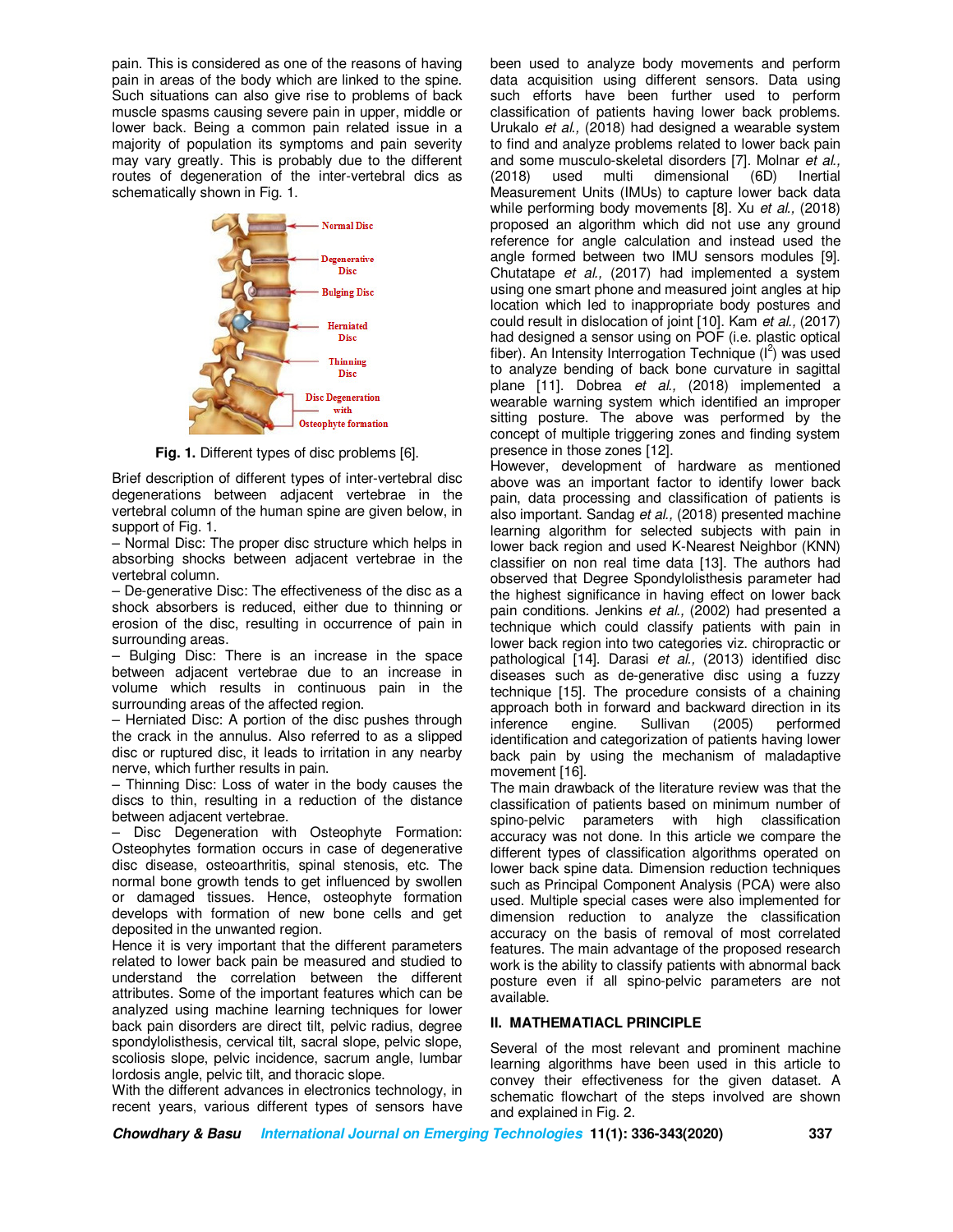

**Fig. 2.** Flow diagram of the complete system.

Different Machine Learning (ML) techniques can be implemented on the spine data set by using original features or after performing Dimension Reduction (DR). DR is often used, especially in the development of machine learning algorithms, to reduce the number of attributes as well as the computational requirements. Further, it also allows in the development of optimized hardware that can perform the same task, with reduced hardware. DR can be implemented using various techniques viz. Linear Discriminant Analysis (LDA), Principle Component Analysis (PCA), and Kernel Discriminant Analysis (KDA). Due to the reduction in dimensions, there is also a chance for information loss. However, this can be overcome by an appropriate supervised ML, but is always an issue for unsupervised techniques. Another important step which was used in implementation of Machine Learning algorithms was pre-processing of data before dimensionality reduction. After completion of the pre-processing task and deduction in number of features, feature extraction was performed to extracts features form the dataset. The data was used to perform supervised learning using different techniques using Support Vector Machine (SVM), Random Forest (RF), Decision Trees (DT), Naive Bayes (NB), and K-Nearest Neighbor (KNN). To implement the above mentioned classification algorithms dataset was segregated into 2 sets viz.  $TR_{set}$ i.e. training set used to train the classification algorithm and TEset i.e. testing set used to predict the output class from the trained classification algorithms. In the present research work various classifiers were used to perform classification of patients having lower back pain disorders. A comparison of performance metrics of different classifiers were carried out to find the best suited classifier for the given case. Shabrina *et al.,* (2018) used visual analogue scales and pain questionnaire methods to analyze lower back pain due to prolonged standing on inclined surface [17]. Some of the important features which can be analyzed using machine learning techniques for lower back pain disorders are direct tilt, pelvic radius, degree spondylolisthesis, cervical tilt, sacral slope, pelvic slope, scoliosis slope, pelvic incidence, sacrum angle, lumbar lordosis angle, pelvic tilt, and thoracic slope. Hence to further this avenue of research, the present article highlights the relevance of the most important feature used to implement classification using different algorithms.

PCA is an important DR technique which is based on conversion of original features into principle components. It is implemented on multi dimensional data for reducing the dimension and obtaining principle components. It is a technique which converts features of any dataset into a set of features which were not correlated to each other (also known as PC or Principle Components). The total number of obtained PCs was less than the number of original features in the spine dataset. In this research work total principal components were restricted to two (i.e.  $PC_1$  and  $PC_2$ ).  $PC_1$  had the highest variance, which would make it orthogonal to  $PC<sub>2</sub>$ which also had the highest variance under the constraint of orthogonal components. These two principal components were uncorrelated orthogonal samples.

Mathematically, the conversion in PCA was explained as a model having a set vectors with p dimensions with weights  $w_1$ ,  $w_2$ , ...  $w_p$ , such as given in Eqn. 1,

$$
w_{(k)} = (w_1, \dots w_p)_k \tag{1}
$$

This will change all row vector  $x_1, x_2, ... x_m$  of set X to a new vector having all principal components as given in Eqn. 2,

$$
t_{(i)} = (t_1, \dots, t_m)_i \tag{2}
$$

 $t_{(i)} = (t_1, ..., t_m)_i$ <br>The mapping of all row vectors into vectors having principal components were performed using Eqn. 3, where; range of i and k were defined as,  $i = 1, \ldots, n$  and  $k = 1, ..., m$ .

$$
t_{k_{(i)}} = x_i \cdot w_k \tag{3}
$$

The above mapping as defined in Eqn. 3 was performed in a manner that all variables in set  $t$  throughout spine dataset, successively take maximum variance which is possible from  $x$ . In this mapping all weighted vectors  $w$ , were restricted as a single unit vector. The authors have carried PCA on 12 dimensional vectors which converged into individual weighted vectors. Loading the first vector  $w_1$  has to satisfy Eqn. 4,

$$
w_1 = argmax_{\{|w\| = 1} \{ \sum_{i=1}^{\infty} (t_1)_{(i)}^2 \} = argmax_{\{|w\| = 1} \{ \sum_{i=1}^{\infty} (x_i \cdot w)^2 \}} \tag{4}
$$

Since  $w_1$  was defined as a unit vector, so it also satisfies condition mentioned in Eqn. 5,

$$
w_1 = \operatorname{argmax} \left\{ \frac{w^T x^T x_w}{w^T w} \right\} \tag{5}
$$

 $\begin{bmatrix} a_1 & a_2 & a_3 & a_4 \\ a_1 & a_2 & a_3 & a_4 \end{bmatrix}$ <br>Finally, the reduction in dimension is achieved by performing the conversion, T= XW from p-dimensional set of original features to a transformed set of pdimension uncorrelated features for the spine dataset. Now, truncation of features was performed by keeping only the first L principal components (as  $PC_1$ ,  $PC_2$ , ..., PCL), which were obtained with the help of first L weighted vectors as shown in Eqn. 6.

$$
T_L = XW_L
$$
 (6)

Implementation of PCA as a DR technique eliminates the outliner completely and hence the modified data with reduced dimension is used for analysis.

### **III. SOFTWARE ANALYSIS**

After getting principal components having minimal covariance between various features, multiple machine learning algorithms are implemented on the dataset. Referring to Fig. 2, multiple classification algorithms were used under supervised learning. In this the entire spine dataset was divided in  $TR_{set}$  (i.e. training set) and  $TS_{set}$  (i.e. testing set). The training set consists to the sample which was used to train the classifier and the testing set consists of the samples which were need to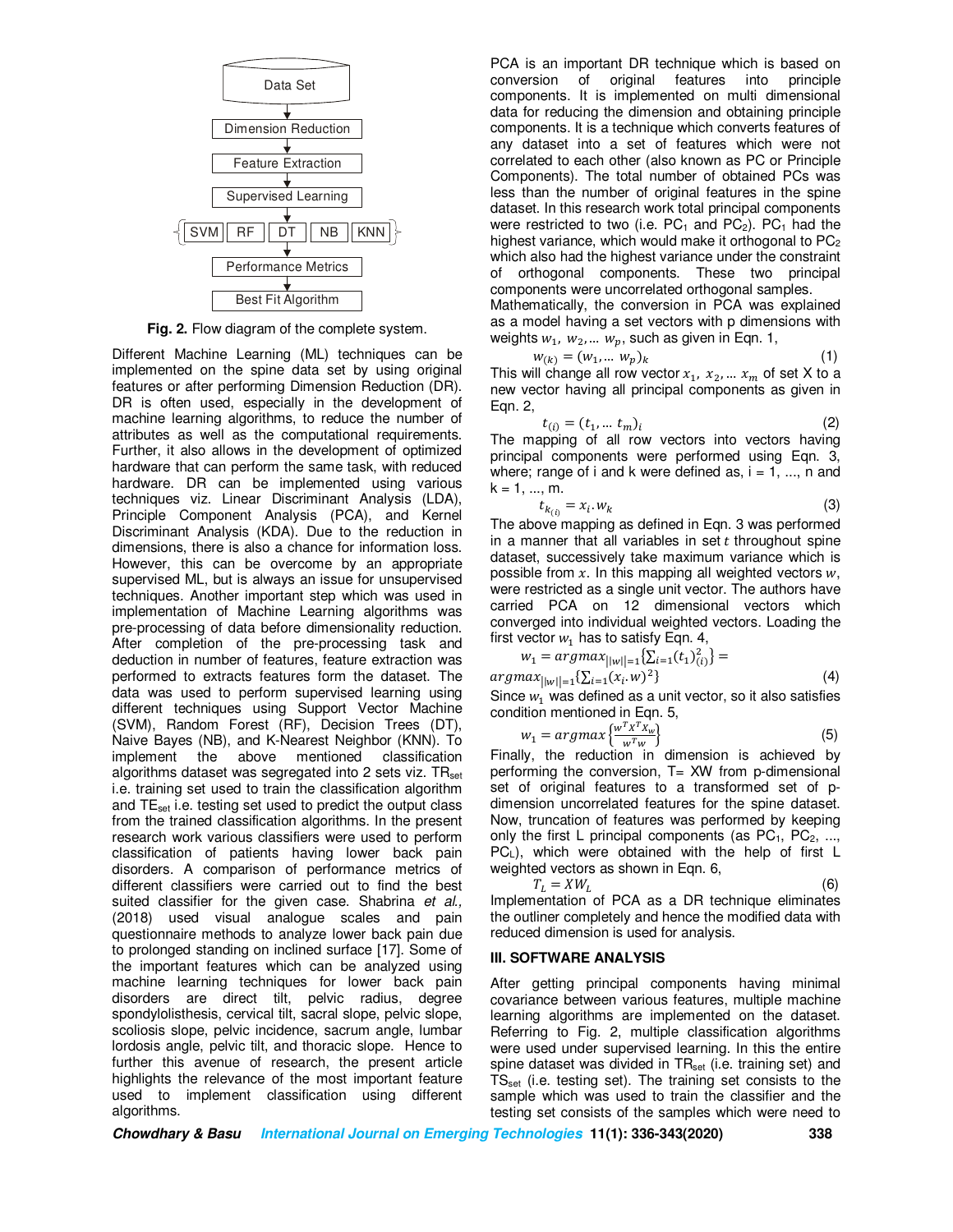be tested by the trained classifiers. In this learning environment, each sample consists of input features and an output target class. The best solution will allow the classifiers to have 100% classification accuracy which correctly predicts the target class for any new test input data. But in case of data related to lower back pain disorder, it was difficult to achieve high accuracy values very close to 100% as the patient condition vary in a diversified manner from person to person. Eighty five percent of the patients with lower back disorders having no symptoms at all leads to a classification [16]. Supervised learning techniques are divided into two parts: Base Level techniques and Ensemble learning techniques [18]. Base Level classification algorithms are the traditional classification algorithms such as Naive Bayes, Support Vector Machine, etc. Ensemble classification algorithms are the techniques which combine multiple learning techniques and come up with a single predictive algorithm in order to improve prediction accuracy.

K-Nearest Neighbor classifier (KNN) was one of the classifier which was used in this research work. It is known as a nonparametric algorithm which does not require any parameter for classification. It has input samples and output class where the input comprises of 'K' nearest samples from the training set. When KNN used for classification, it predicts the target class for any new test sample from the testing set. An object of the testing input was categorized based on maximum votes from its neighbors, and this same object was assigned to one of the target class having highest occurrence among its 'K' nearest neighbors. The K-Nearest Neighbor classifier, assigns the weight value of 1/k to the 'K' nearest neighbors and weight value 0 is assigned to all the remaining neighbors.

Present research work also used Support Vector Machine (SVM) technique to perform categorization of the persons having back pain disorder issues. SVM classifier was implemented as it used structural risk minimization as compared to empirical risk minimization. Misclassification error in case of SVM could be reduced by using empirical risk with the samples from the training dataset. On the other hand, probability of wrongly categorizing a new sample data from testing set could be reduced by using structural risk.

Random Forests (RF) is a type of ensemble learning technique which was also implemented in this research work to classify lower back pain patients. It works on the principle of creating a multilevel Decision Tree while training was performed for the classifier. It predicts the target class which was calculated as the mode of all target class values for the individual decision trees.

Another classifier i.e. Naive Bayes is a probabilistic classifier, which is having Bayes' theorem as the working principle behind it. It assumes a strong independence between different features of the spine dataset that means that the features were not related to each other. It was selected as it was one of the simplest Bayesian network model. An important aspect of this algorithm was that it was highly scalable which requires a number of parameters having linear nature for number of features in a particular learning problem.

The data which was used for this research work was taken from an online data repository; Kaggle. In similar manner the classification algorithms were implemented by Lydia *et al.*, (2019) for analyzing the performance of

classification algorithms on disease datasets [19]. The dataset used in this article was the spine dataset which comprises of 310 samples for lower back pain and 12 numeric predictors and single target class attribute with binary values as normal and abnormal. The spine data provides hidden information for identification of a person, which helps to find whether the person comes under abnormal category or normal category. Table 1 shows summary of the spine dataset used for this research work mentioning names of all used features.

#### **Table 1: Summary of Dataset.**

| Number of Records         | 310     |
|---------------------------|---------|
| Number of Attributes      | 12      |
| Type of Classification    | Binary  |
| <b>Number Classifiers</b> |         |
| Data Type of Features     | Numeric |
| Data Type of Target Class | Text    |

Table 2 shows important description of 12 numeric features of spine dataset. It was seen that the standard deviation in case of degree-spondylolisthesis was 37.5 which is maximum among all features and in case of pelvic-slope was 0.29 which was minimum among all features. Standard deviation and variance of attributes plays an important role in case of dimension reduction in any dataset. Due various dimension reduction techniques such as PCA, LDA, and KDA on the dataset, the computation time required for any classification algorithm also reduces and execution becomes fast as compared to classification results achieved using all original features.

#### **Table 2: Feature description of spine dataset.**

| <b>Feature Name</b>      | Mean    | Std. | Min.    | Max. |
|--------------------------|---------|------|---------|------|
| pelvic-incidence         | 60.5    | 17.2 | 26.1    | 130  |
| pelvic-tilt              | 17.5    | 9.99 | $-6.55$ | 49.4 |
| lumbar-lordosis-angle    | 51.9    | 18.5 | 14      | 126  |
| sacral-slope             | 43      | 13.4 | 13.4    | 121  |
| pelvic-radius            | 118     | 13.3 | 70.1    | 163  |
| Degree-spondylolisthesis | 26.3    | 37.5 | $-11.1$ | 419  |
| pelvic-slope             | 0.47    | 0.29 | 0       | 1    |
| Direct-tilt              | 21.3    | 8.63 | 7.03    | 36.7 |
| thoracic-slope           | 13.1    | 3.39 | 7.04    | 19.3 |
| cervical-tilt            | 11.9    | 2.89 | 7.03    | 16.8 |
| sacrum-angle             | $-14.1$ | 12.2 | $-35.3$ | 6.97 |
| scoliosis-slope          | 25.6    | 10.4 | 7.01    | 44.3 |

#### **IV. RESULTS AND DISCUSSIONS**

The classification was performed on spine dataset using multiple classifiers viz. Naive Bayes, Support Vector Machine, Decision Trees, K-Nearest Neighbor, and Random Forest. Table 3 shows the performance metrics of all classifiers which was used to perform classification on the spine dataset using original features and finally used for prediction of any new test data. The prediction was binary in nature and was done using two prediction target classes (i.e. Abnormal- mapped as numeric '0', and Normal- mapped as numeric '1'). The classifiers are denoted by 'Clf' in Table 3 and details of other abbreviation for performance metrics are given as 'Acc': Accuracy; 'F1': F1 Score; 'Sen': Sensitivity; 'Spec': Specificity; 'Pre': Precision; 'Time': Computation Time in seconds.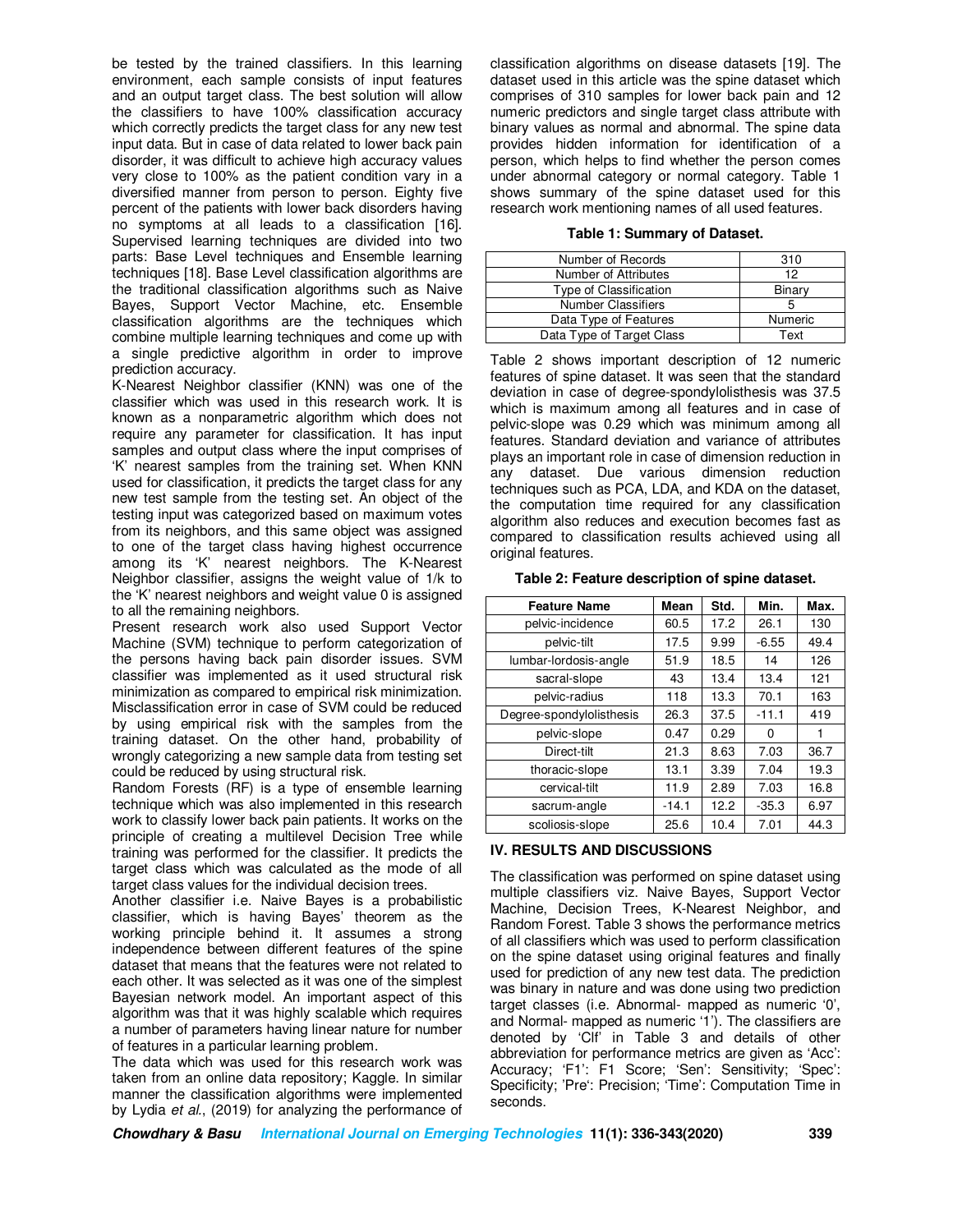| Table 3: Performance of various classifiers. |  |
|----------------------------------------------|--|
|----------------------------------------------|--|

| Clf        | Асс   | F1   | Sen. | <b>Spec</b> | Pre  | Time  |
|------------|-------|------|------|-------------|------|-------|
| NB.        | 76.69 | 0.70 | 0.84 | 0.72        | 0.59 | 0.002 |
| <b>SVM</b> | 87.37 | 0.81 | 0.87 | 0.87        | 0.76 | 0.005 |
| DT         | 82.52 | 0.70 | 0.63 | 0.91        | 0.77 | 0.003 |
| <b>KNN</b> | 81.04 | 0.72 | 0.78 | 0.82        | 0.67 | 0.070 |
| RF         | 73.78 | 0.59 | 0.60 | 0.80        | 0.58 | 0.078 |

Table 4 shows confusion matrix of Naive Bayes classifier after performing classification on the spine dataset with original features. In this, ABAct and NAct were the actual class values for the Abnormal and Normal target class denoted by '0'and '1' respectively. Whereas,  $AB_{Pre}$  and  $N_{Pre}$  were the predicted class values for the Abnormal and Normal target class denoted by '0' and '1' respectively. The accuracy was calculated as 76.69% with 0.70 as F1 Score. It also had the least computation time of 0.002 seconds only.

**Table 4: Confusion matrix of NB classifier.** 

|                   | AB <sub>Pre</sub> (0) | $\rightarrow$<br><b>N</b> <sub>Pre</sub> |
|-------------------|-----------------------|------------------------------------------|
| $AB_{Act}$        | г.<br>ີ               | ю                                        |
| 'N <sub>Act</sub> | v.                    |                                          |

Table 5 shows confusion matrix of Support Vector Machine classifier after performing classification on the spine dataset with original features. The accuracy was calculated as 87.37% with 0.81 as F1 Score. Among all classifiers which were used, SVM had the highest accuracy and small computation time of 0.005 seconds.

**Table 5: Confusion matrix of SVM classifier.** 

|                      | AB <sub>Pre</sub> (0) | (1)<br>N <sub>prov</sub> |
|----------------------|-----------------------|--------------------------|
| $AB_{\text{Act}}(0)$ | 61                    |                          |
| N <sub>Act</sub>     |                       |                          |

Table 6 shows confusion matrix of Decision Tree classifier after performing classification on the spine dataset with original features. The accuracy was calculated as 82.52% with 0.70 as F1 Score. It was having second best accuracy after SVM classifier and second best computation time of 0.003 seconds. It also had highest 'Specificity' of 0.91 among all 5 classifiers which was used in this research work.

**Table 6: Confusion matrix of DT classifier.** 

|                          | AB <sub>Pre</sub> (0) | $\sim$<br>N <sub>Pre</sub> |
|--------------------------|-----------------------|----------------------------|
| (n)<br>$AB_{\text{Act}}$ | 64                    |                            |
| <b>NAC</b>               | י י                   |                            |

Table 7 shows confusion matrix of K-Nearest Neighbor classifier after performing classification on the spine dataset with original features. The accuracy was calculated as 81.04% with 0.72 as F1 Score. It was having high computation time of 0.07 seconds as compared to NB, SVM, and DT classifiers.

**Table 7: Confusion matrix KNN classifier.** 

|                      | AB <sub>Pre</sub> (0) | (1)<br>$N_{\text{PreV}}$ |
|----------------------|-----------------------|--------------------------|
| $AB_{\text{Act}}(0)$ | 38                    | ٩r<br>υU                 |
| $N_{\sf Ac}$         |                       | 63                       |

Table 8 shows confusion matrix of Random Forest classifier after performing classification on the spine dataset with original features. The accuracy was calculated as 73.78% with 0.59 as F1 Score.

It was having least F1 Score among all implemented classifiers and was having maximum computation time of 0.078 seconds.

**Table 8: Confusion matrix of RF classifier.** 

|      | AB <sub>Pre</sub> (0) | $N_{Pre}$ |
|------|-----------------------|-----------|
|      | -0<br>ჂႩ              | ∠         |
| N Ac |                       |           |

As discussed earlier, that various dimension reduction techniques such as PCA, LDA and KDA could be used to reduce total number of features required to perform classification on spine dataset, Fig. 3 shows plotting of two principal components viz. PC1 and PC2 after performing PCA on the spine dataset.



**Fig. 3.** PCA on spine dataset.

Different classifiers viz. NB, SVM, DT, and RF which were also used with original features in this research work were then implemented to perform classification after performing PCA on spine dataset. It was observed with these classifiers that after performing Principal Component Analysis of the spine dataset performance metrics such as accuracy and F1 Score reduces. The reduction in accuracy shows that PCA leading to two principal components was not recommended for dimension reduction on spine related data and lower back pain analysis as classification becomes less accurate after performing PCA.

Table 9 shows the accuracy achieved by different classifiers after performing PCA on the original features of spine dataset. It was found that there was a decrease in accuracy for all classifiers. This decrease was calculated as 11.65 for Naïve Bayes, 19.41 for Support Vector Machine, 21.36 for Decision Trees, and 10.68 for Random Forest classifier. Hence it was found that PCA leading to two principal components was not suitable for dimension reduction in case of data related to lower back analysis such as spine dataset which was used in this research work.

|  |  | Table 9: Classification accuracy PCA. |
|--|--|---------------------------------------|
|--|--|---------------------------------------|

| <b>Classifiers</b> | NΒ  | <b>SVM</b> | דם      |  |
|--------------------|-----|------------|---------|--|
| Accuracy           | .04 | 67.96      | 16<br>ົ |  |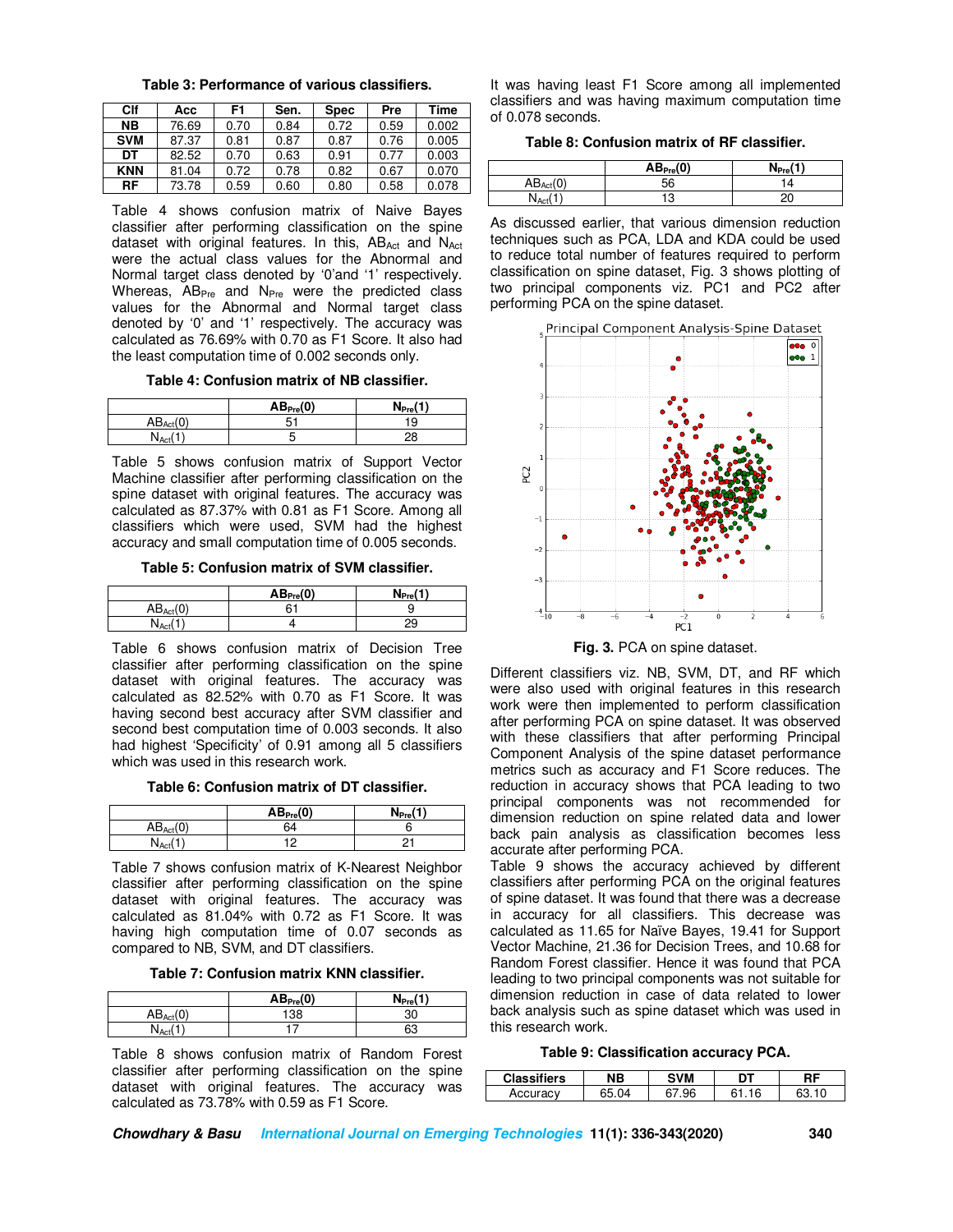To figure out other alternatives for dimension reduction, correlation between various features of spine dataset was calculated. The correlation matrix for the used dataset is shown in Table 10. The correlation coefficients in the correlation matrix will always be between 0 (min) and 1 (max). Maximum value of 1 for the correlation coefficient, means 100% similarity between corresponding features. On the other hand if the minimum value of 0 is obtained for the correlation coefficient, it shows that corresponding features are independent of each other and were having 100% distinct values with zero relation with each other. From the calculated correlation coefficients it was observed that there was high correlation between Col1-Col2, Col1-Col3, Col1-Col4, Col1-Col6, Col3-Col4, Col3-Col6,

and Col4-Col6; where Col1 to Col12 are the labels assigned to spino-pelvic parameters.

The mapping between labels and actual parameters is given below:

- Col1 is mapped to degree spondylolisthesis
- Col2 is mapped to pelvic incidence
- Col3 is mapped to pelvic tilt
- Col4 is mapped to lumbar lordosis angle
- Col5 is mapped to sacral slope
- Col6 is mapped to pelvic radius
- Col7 is mapped to pelvic slope
- Col8 is mapped to direct tilt
- Col9 is mapped to thoracic slope
- Col10 is mapped to cervical tilt
- Col11 is mapped to sacrum angle
- Col12 is mapped to scoliosis slop.

| Table 10: Correlation coefficients of all spino-pelvic parameters used. |  |
|-------------------------------------------------------------------------|--|
|-------------------------------------------------------------------------|--|

|                  | Col1     | Col <sub>2</sub> | Col <sub>3</sub> | Col4     | Col <sub>5</sub> | Col <sub>6</sub> | Col7     | Col8     | Col <sub>9</sub> | Col <sub>10</sub> | Col11    | Col12    |
|------------------|----------|------------------|------------------|----------|------------------|------------------|----------|----------|------------------|-------------------|----------|----------|
| Col1             |          | 0.629            | 0.717            | 0.814    | $-0.247$         | 0.638            | 0.043    | $-0.078$ | $-0.089$         | 0.016             | 0.019    | $-0.007$ |
| Col <sub>2</sub> | 0.629    |                  | 0.432            | 0.062    | 0.032            | 0.397            | 0.008    | $-0.072$ | $-0.063$         | 0.028             | 0.032    | $-0.056$ |
| Col <sub>3</sub> | 0.717    | 0.432            |                  | 0.598    | $-0.080$         | 0.533            | 0.029    | $-0.112$ | $-0.063$         | 0.063             | 0.057    | $-0.049$ |
| Col <sub>4</sub> | 0.814    | 0.062            | 0.598            |          | $-0.342$         | 0.523            | 0.048    | $-0.046$ | $-0.067$         | 0                 | $\Omega$ | 0.032    |
| Col <sub>5</sub> | $-0.247$ | 0.032            | $-0.080$         | $-0.342$ |                  | $-0.026$         | 0.015    | 0.063    | 0.060            | $-0.039$          | 0.029    | $-0.030$ |
| Col <sub>6</sub> | 0.638    | 0.397            | 0.533            | 0.523    | $-0.026$         |                  | 0.085    | $-0.063$ | $-0.057$         | 0.056             | 0.023    | $-0.041$ |
| Col7             | 0.043    | 0.008            | 0.029            | 0.048    | 0.015            | 0.085            |          | 0.012    | $-0.011$         | 0.088             | 0.060    | $-0.073$ |
| Col <sub>8</sub> | $-0.078$ | $-0.072$         | $-0.112$         | $-0.046$ | 0.063            | $-0.063$         | 0.012    |          | 0.009            | 0.072             | $-0.037$ | $-0.024$ |
| Col <sub>9</sub> | $-0.089$ | $-0.063$         | $-0.063$         | $-0.067$ | 0.060            | $-0.057$         | $-0.011$ | 0.009    |                  | 0.052             | 0.011    | 0.009    |
| Col10            | 0.016    | 0.028            | 0.063            | $\Omega$ | $-0.039$         | 0.056            | 0.088    | 0.072    | 0.052            |                   | 0.057    | 0.021    |
| Col11            | 0.019    | 0.032            | 0.057            | $\Omega$ | 0.029            | 0.023            | 0.060    | $-0.037$ | 0.011            | 0.057             |          | 0.015    |
| Col12            | $-0.007$ | $-0.056$         | $-0.049$         | 0.032    | $-0.030$         | $-0.041$         | $-0.073$ | $-0.024$ | 0.009            | 0.021             | 0.015    |          |

To achieve dimension reduction of spine dataset which would off load the computation process at the time of classification, correlated features were identified using correlation matrix. From the correlation matrix it was observed that degree spondylolisthesis was the most significant and most correlated feature when analyzing lower back pain disorder. It is defined as the forward displacement of one vertebra over another. It generally happens between the  $5<sup>th</sup>$  and  $6<sup>th</sup>$  lumbar vertebra. It was also observed that lower back pain disorder could be classified as normal or abnormal without using most significant feature with only minor reduction in classification accuracy in case of NB and DT classifiers as shown in Table 11.

**Table 11: Classification accuracy after removing most correlated feature from the spine dataset.** 

|                     | <b>NB</b> | <b>SVM</b> | DT    | RF    |
|---------------------|-----------|------------|-------|-------|
| Accuracy            | 73.78     | 72.81      | 79.61 | 68.93 |
| Computation<br>Time | 0.002     | 0.006      | 0.003 | 0.044 |

Further, the performance of all four classifiers were measured in special five cases denoted by case 1, 2, 3, 4 and 5; where case 1 represent dataset after removal of Col6 feature, case 2 represent dataset after removal of Col6 and Col1 features, case 3 represent dataset after removal of Col6, Col1, and Col3 features, case 4 represent dataset after removal of Col6, Col1, Col3, and Col4 features, and finally case 5 represent dataset after removal of Col6, Col1, Col3, Col4, Col5, Col7 and Col9 features. It was shown in Table 12 that performance in terms of accuracy of all four classifiers, in all five cases was less than the classification accuracy when original features were used as it was given in Table 12.

**Table 12: Classification accuracy with special dimension reduction cases from the spine dataset.** 

| Clf        | Case 1 | Case 2 | Case 3 | Case 4 | Case 5 |
|------------|--------|--------|--------|--------|--------|
| NB.        | 73.78  | 74.75  | 76.69  | 73.78  | 64.07  |
| <b>SVM</b> | 72.81  | 72.81  | 72.81  | 70.87  | 62.13  |
| DТ         | 79.61  | 77.66  | 77.66  | 77.66  | 61.16  |
| <b>RN</b>  | 68.93  | 69.90  | 70.87  | 67.96  | 66.99  |

Fig. 4 shows line plots for performance measure i.e. accuracy for all four classifiers. It was seen that there was a sudden drop in classification accuracy from case 4 to 5 for Naive Bayes, Support Vector Machine, and Decision Tree classifiers. The case 5 accuracy was also less than the accuracy achieved after implementation of PCA with two principal components for naive Bayes, Support Vector Machine, and Decision Tree classifiers.



**Fig. 4.** Classification accuracy plots original features, special cases, and PCA analysis.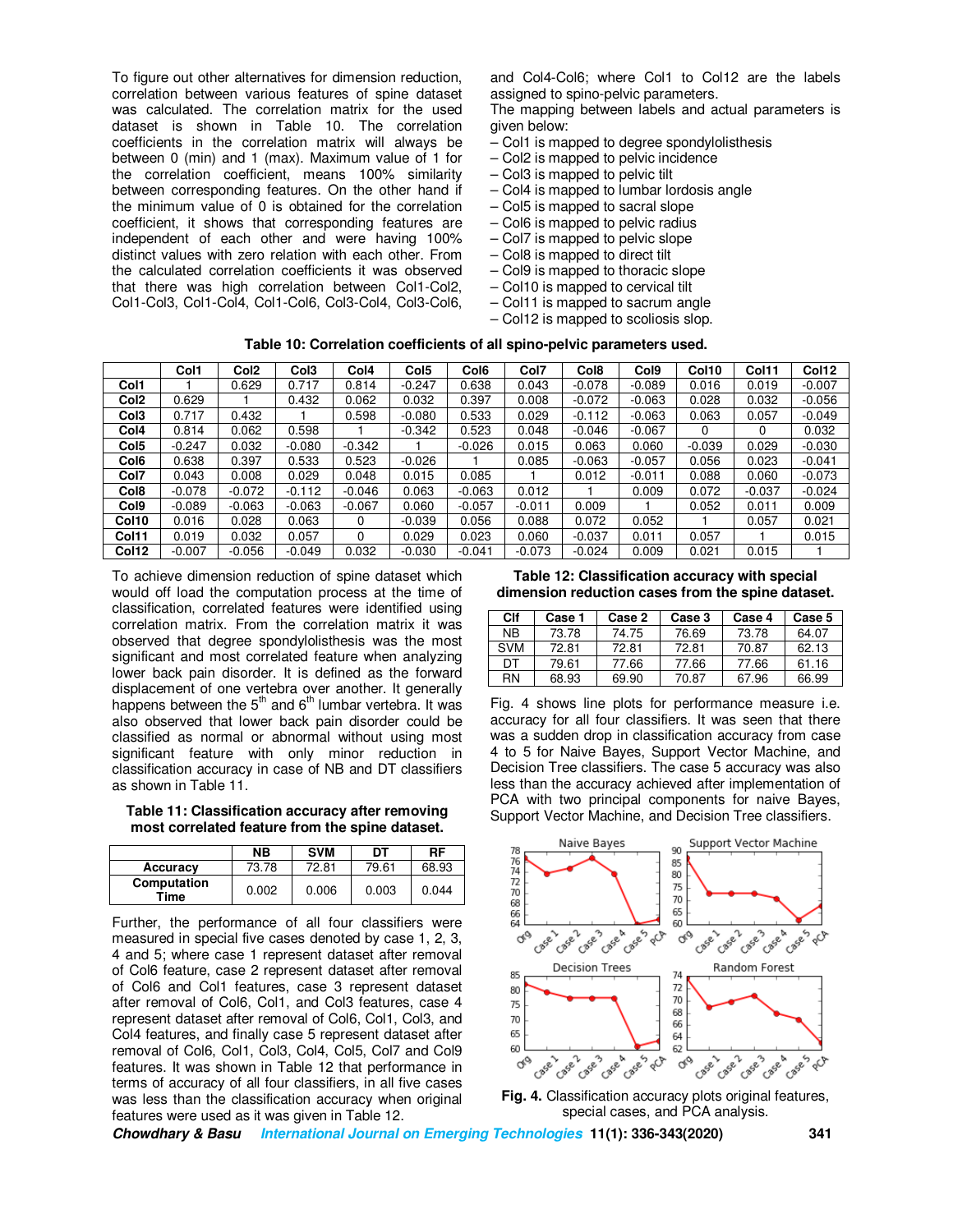It was also seen that accuracy almost remained fixed for Support Vector Machine classifier for case 1, 2 and 3. This behavior was also seen with Decision Tree Classifier for case 2, 3 and 4.

## **V. CONCLUSION**

Lower back pain is not a disease but can be summarized as collection of symptoms in body postures and daily activities. Low back pain can also cause disability which can result in heavy socioeconomic burden on developed and developing countries. This research work resulted in analysis and classification of lower back pain disorder patients into two categories viz. normal and abnormal. The classification was performed using five classifiers namely, Naive Bayes, Support Vector Machine, Decision Trees, K-Nearest Neighbor, and Random Forest. It was also found that SVM was having the highest classification accuracy of 87.37% among all used classifiers when classification was performed using original features. It was also observed that accuracy of classification substantially reduces when it was performed when PCA was implemented for dimension reduction with converted dataset having two principal components. Hence, correlation was found between features and classification was performed after removal of highly correlated feature by creating different cases where different set of features were removed. It showed small variation in classification accuracy in case of Naive Bayes, Support Vector Machine, and Decision Tree. It was seen that classification accuracy almost remained constant for three cases for Support Vector Machine and it showed same behavior for another set three cases for Decision Tree classifier. It was also observed that after removal of seven features from the original spine dataset, the classification accuracy drops down below the classification accuracy achieved in case of PCA implementation.

In present research work, it was found that to perform classification with dimension reduction, for lower back pain disorder patients, maximum of four most correlated features could be removed to achieve high accuracy. The accuracy achieved with dimension reduction was close to the calculated accuracy of classifiers implemented on a set of original features.

# **VI. FUTURE SCOPE**

In future, this research work could be carried further to find an alternative way of dimension reduction, which can achieve reasonably high classification accuracy close to the one achieved with original features even after removing more features from the spine dataset. The classifiers could also be implemented to have multiple target classes where the target class could have more than two categories.

### **ACKNOWLEDGEMENTS**

Authors would like to acknowledge that they have used spine dataset related to lower back pain symptoms which was taken from kaggle database repository. The link for the spine dataset used in this research work is www.kaggle.com/sammy123/lower-back-ainsymptomsdataset.

**Conflict of Interest.** The authors declare that they have no conflict of interest.

## **REFERENCES**

[1]. Oliverio, V., & Neto, O. B. P. (2017). Case Study: Classification Algorithms Comparison for the Multi-Label Problem of Chronic Pelvic Pain Diagnosing, IEEE *33rd International Conference on Data Engineering* (*ICDE*), 1507-1509.

[2]. Gaonkar, A. S. P., Kulkarni, R., Caytiles, R. D., & Iyengar, N.Ch. S.N. (2017). Classification of Lower Back Pain Disorder Using Multiple Machine Learning Techniques and Identifying Degree of Importance of Each Parameter. *International Journal of Advanced Science and Technology, 105*, 11-24.

[3]. Taghvaei, S., Hirata, Y. and Kosuge, K. (2017). Visual Human Action Classification for Control of a Passive Walker, *IEEE 7th International Conference on Modeling, Simulation and Applied Optimization* (ICMSAO), 1-5.

[4]. Du, W., Omisore, O. M., Ivanov, H. Li, K., Han, S., & Wang, L. (2018). Recognition of Chronic Low Back Pain During Lumbar Spine Movements Based on Surface Electromyography Signals, *IEEE Access, 6*, 65027- 65042.

[5]. Nassar, N., Assaf, N., Farrag, D., Ibrahim, D., & Sheekh, A. A. (2019). Depression in Patients with Chronic Low Back Pain, *Egyptian Rheumatology and Rehabilitation*, *46*, 48-54.

[6]. www.parkeastchiro.com-spinal-disc-problems, (2013) published online at www.parkeastchiro.com.

[7]. Urukalo, D., Blazevic, P., Charles, S. and Carta, J. P. (2018). The TeachWear Healthcare Wearable Device, 27th *IEEE International Symposium on Robot and Human Interactive Communication*, 638-643.

[8]. Molnar, M., Kok, M., Engel, T., Kaplick, H., Mayer, F., & Seel, T. (2018). A Method for Lower Back Motion Assessment Using Wearable 6D Inertial Sensors, *21st IEEE Internatinal Conference on Information Fusion* (FUSION), 799-806.

[9]. Xu, W., Sanchez, C. O., & Murray, I. (2018). Measuring Human Joint Movement with *IMUs*, 15<sup>th</sup> *IEEE Student Conference on Research and Development*, 172-177.

[10]. Chutatape, O., Naonueng K., & Phoophuangpairoj, R. (2017). Detection of Improper Postures Leading to Dislocation of Hip Prosthesis by a Smartphone, *14th IEEE International Conference on Electrical Engineering /Electronics, Computer, Telecommunications and Information Technology* (ECTI-CON), 415-418.

[11]. Kam, W., O'Sullivan, K., Mohammed, W. S., & Lewis, E. (2017, April). Low cost portable sensor for real-time monitoring of lower back bending. In *2017 25th Optical Fiber Sensors Conference (OFS)* (pp. 1-4). IEEE.

[12]. Dobrea, D. M., & Dobrea M. C. (2018). A Warning Wearable System Used to Identify Poor Body Postures, *IEEE International Conference on Advances in Wireless and Optical Communications*, 55-60.

[13]. Sandag, G. A., Tedry, N. E., & Lolong, S. (2018). Classification of Lower Back Pain Using K-Nearest Neighbor Algorithm, *6th IEEE International Conference on Cyber and IT Service Management* (*CITSM*), 1-5.